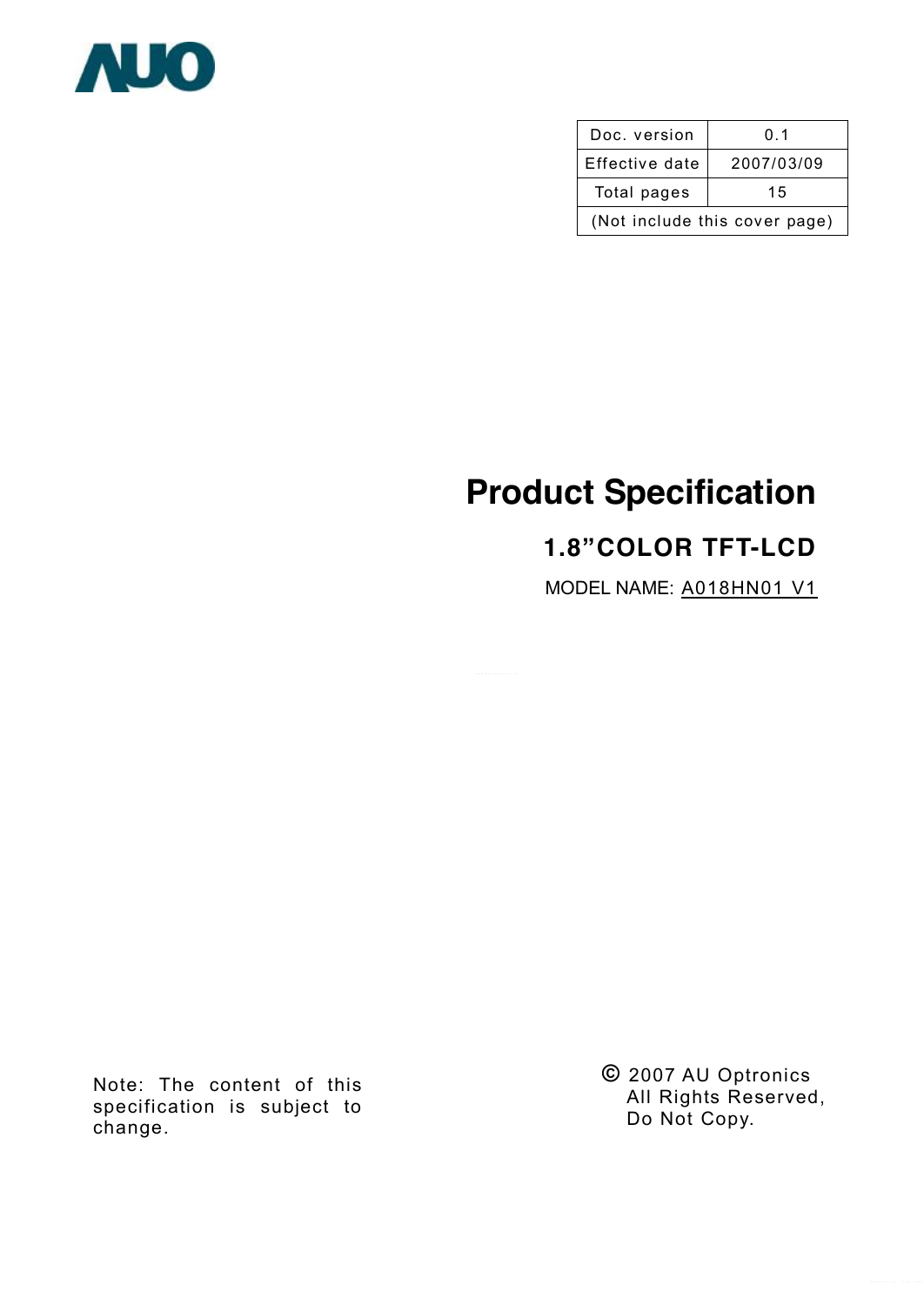

## Record of Revision

| Version | <b>Revise Date</b> | Page | Content                |
|---------|--------------------|------|------------------------|
| $0.0$   | 2006/02/15         |      | First draft            |
| 0.1     | 2007/3/9           | 11   | Update packing figure. |
|         |                    |      |                        |
|         |                    |      |                        |
|         |                    |      |                        |
|         |                    |      |                        |
|         |                    |      |                        |
|         |                    |      |                        |
|         |                    |      |                        |
|         |                    |      |                        |
|         |                    |      |                        |
|         |                    |      |                        |
|         |                    |      |                        |
|         |                    |      |                        |
|         |                    |      |                        |
|         |                    |      |                        |
|         |                    |      |                        |
|         |                    |      |                        |
|         |                    |      |                        |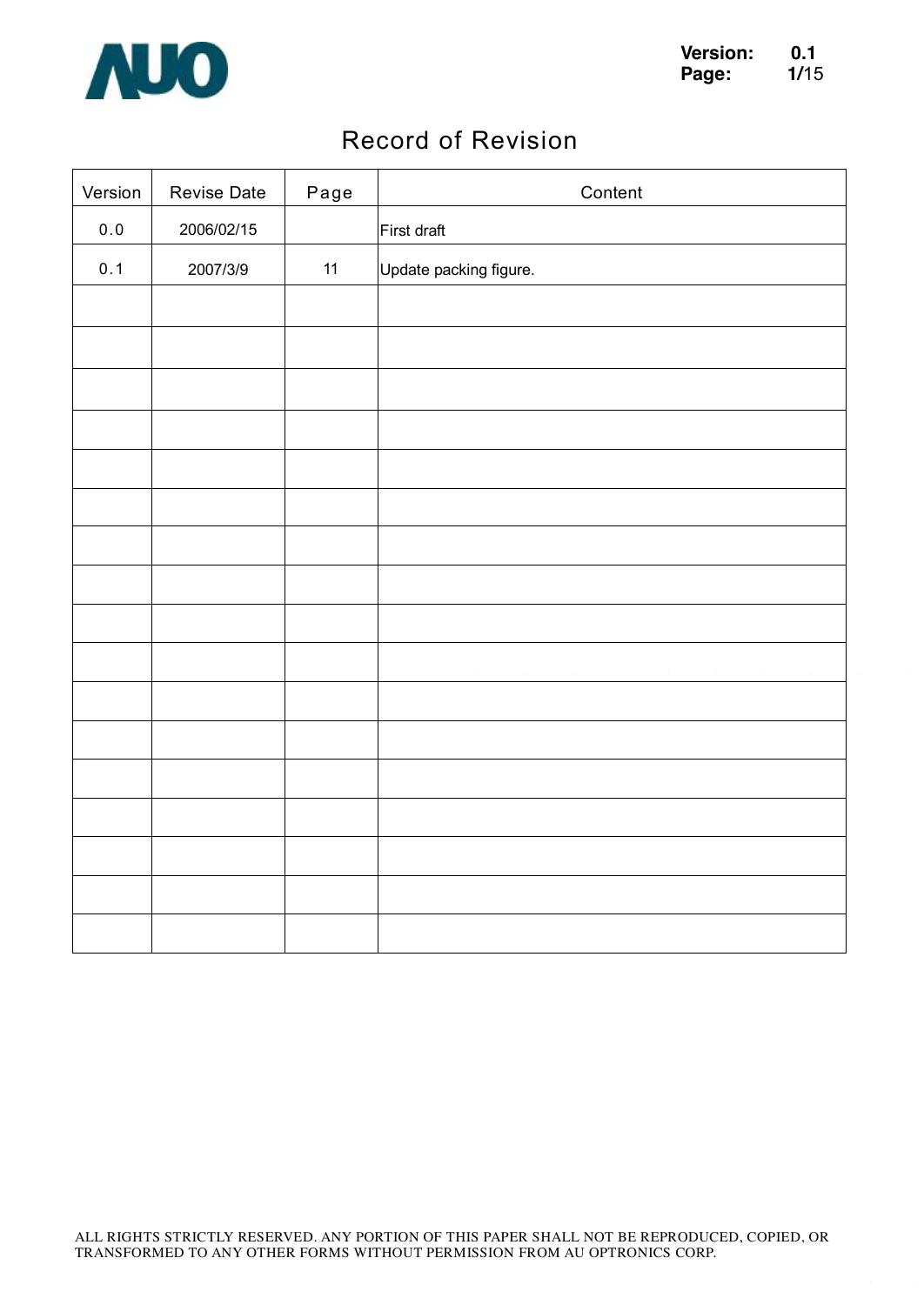

# **Index**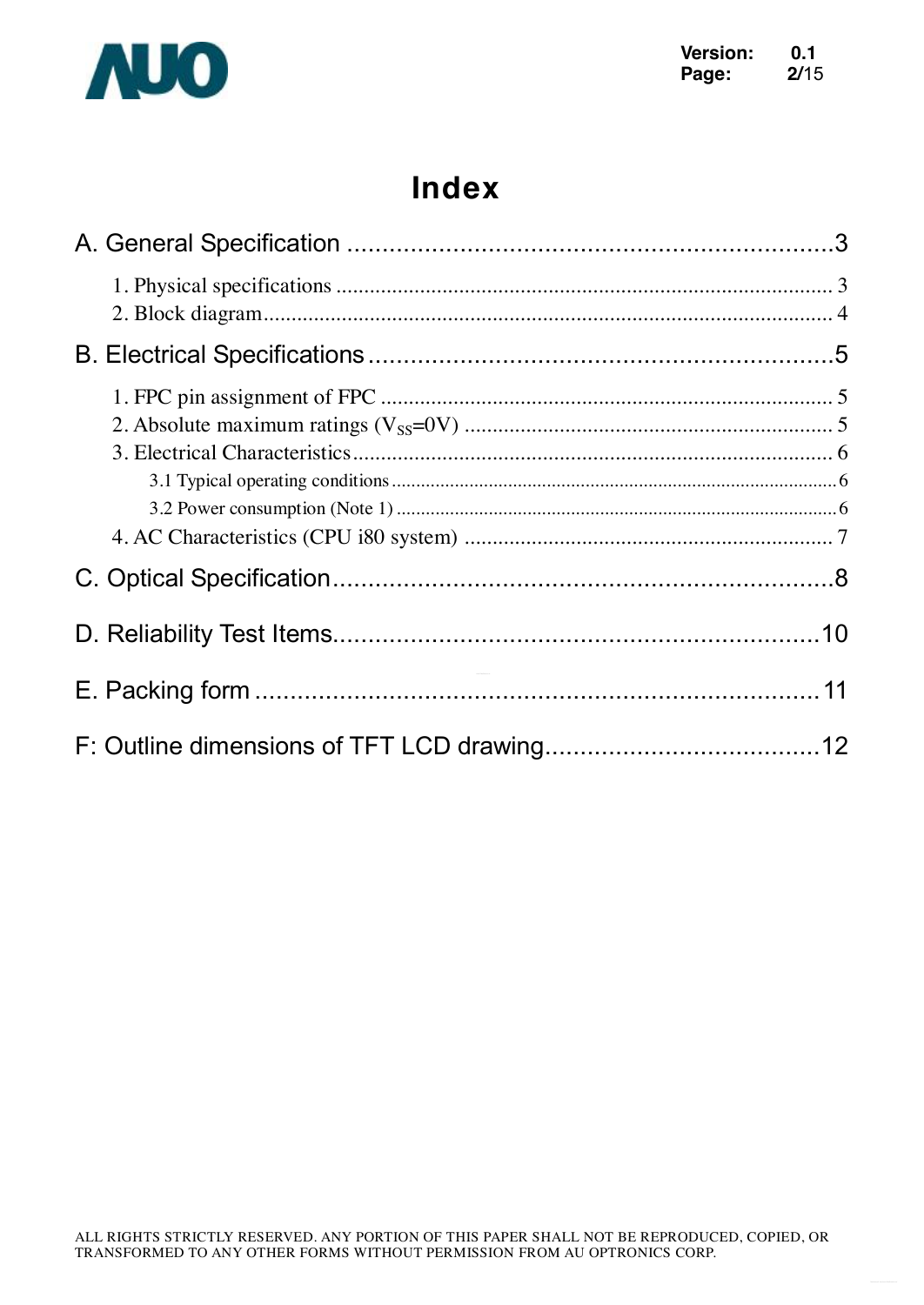

# **1. Physical specifications**

| NO.             | Item                                              | <b>Specification</b>              | <b>Remark</b> |
|-----------------|---------------------------------------------------|-----------------------------------|---------------|
| 1               | Display method                                    | <b>Active matrix TFT</b>          |               |
| $\overline{2}$  | Display mode                                      | Transmissive                      |               |
| $\mathfrak{S}$  | Display resolution (dot)                          | 176 X RGB (H) X 220(V)            |               |
| 4               | Active area (mm)                                  | 27.984 (H) $\times$ 34.980 (V)    |               |
| 5               | Screen size (inch)                                | 1.76 (Diagonal)                   |               |
| 6               | Pixel pitch (mm)                                  | $0.159(H)$ X 0.159(V)             |               |
| $\overline{7}$  | Color configuration                               | R. G. B. stripe                   |               |
| 8               | Display color                                     | 65k                               |               |
| 9               | Surface treatment of Upper Polarizer Hard Coating |                                   |               |
| 10              | Transmittance                                     | 5.0%                              |               |
| 11              | Overall dimension (mm)                            | 34(H)x 44.83(V)x 2.7(T)           |               |
| 12 <sup>2</sup> | <b>View Direction</b>                             | 12 o'clock (gray scale inversion) |               |
| 13              | Weight (g)                                        | 7.5 <sub>g</sub>                  |               |

#### Key Features

- a. Allows direct RAM data display (RAM is included in the source driver): A single pixel consists of three dots (RGB), and a single dot consists of 6-bit data (64 gray-scale). Built-in RAM capacity is 176x3x240x6= 760,320 bits
- b. Able to display moving pictures up to 30 FPS, and support area scrolling and partial display
- c. Able to support 8/16 bit parallel i80 series CPU interface
- d. Low power consumption and single chip driver solution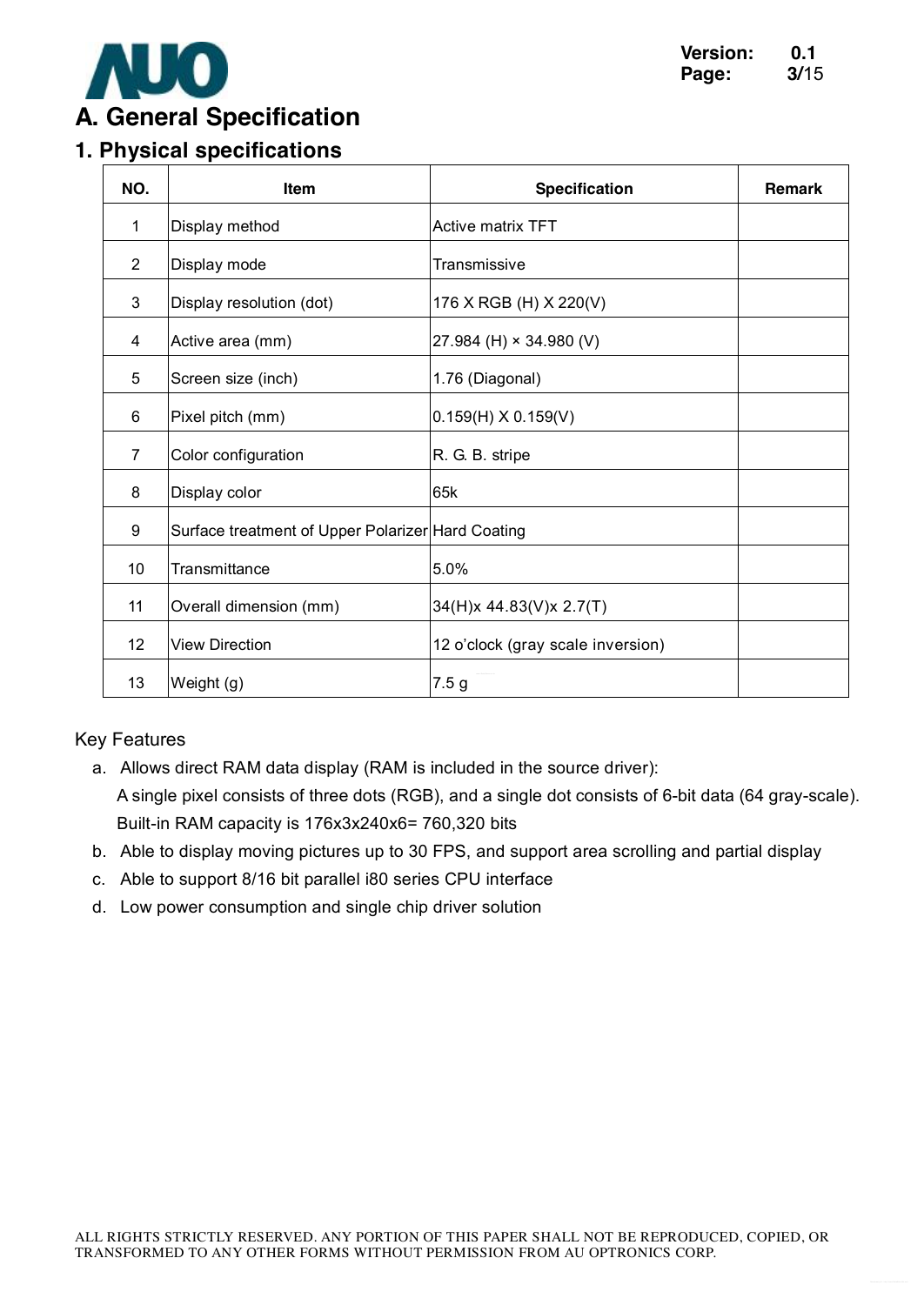

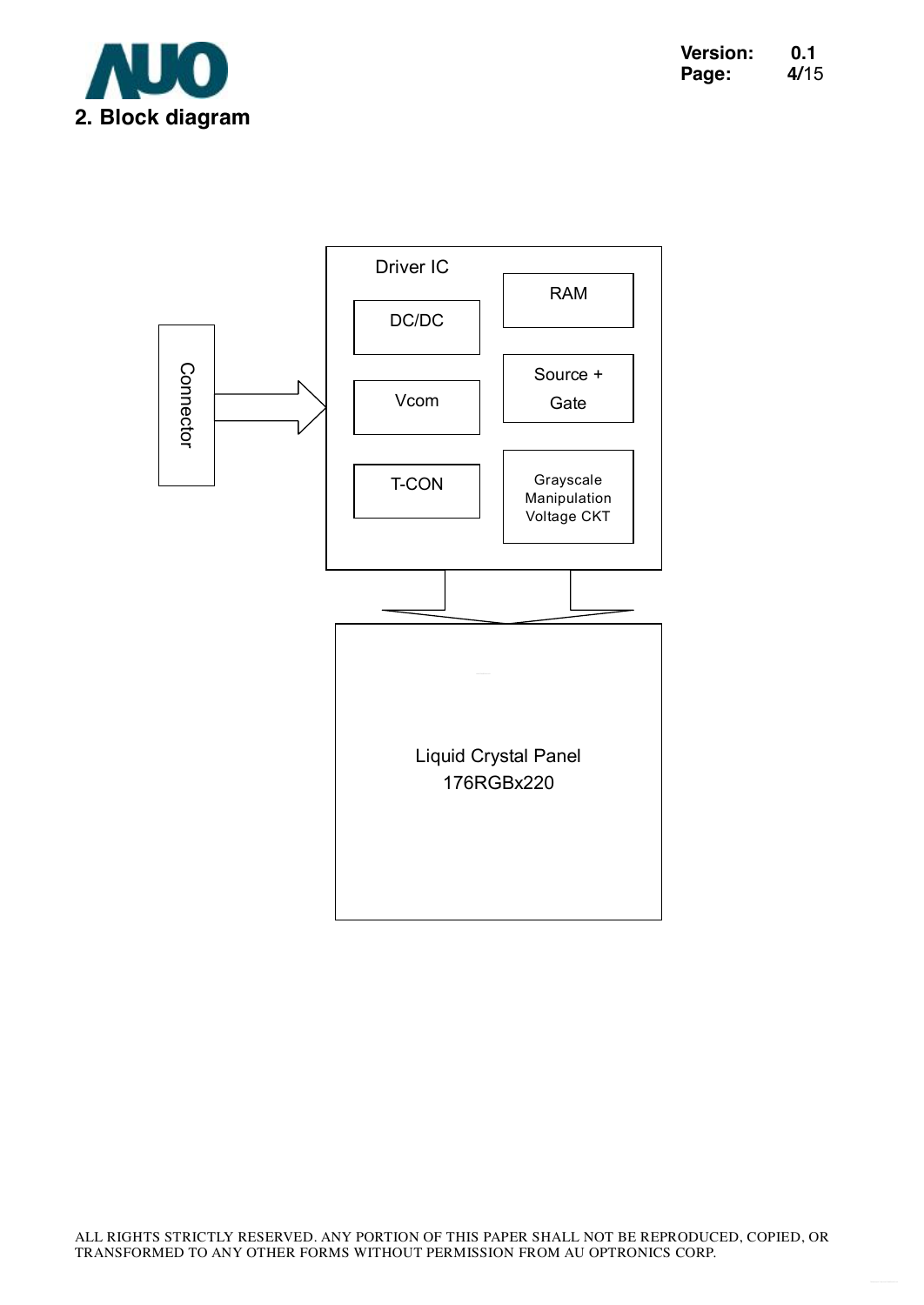

## **B. Electrical Specifications**

### **1. FPC pin assignment of FPC**

| Pin No.        | Pin name                    | <b>Description</b> | Pin No. | Pin name         | <b>Description</b> |
|----------------|-----------------------------|--------------------|---------|------------------|--------------------|
| $\mathbf{1}$   | Anode                       | Anode              | 17      | PD <sub>8</sub>  | Data bit 7         |
| $\overline{2}$ | Cathode 1                   | Cathode 1          | 18      | PD <sub>9</sub>  | <b>GND</b>         |
| 3              | Cathode 2                   | Cathode 2          | 19      | <b>PD10</b>      | Data bit 8         |
| $\overline{4}$ | Cathode 3                   | Cathode 3          | 20      | <b>PD11</b>      | Data bit 9         |
| 5              | CS/                         | Chip selection     | 21      | PD12             | Data bit 10        |
| 6              | RS                          | Register selection | 22      | PD <sub>13</sub> | Data bit 11        |
| $\overline{7}$ | <b>WR/SCL</b>               | Write              | 23      | PD <sub>14</sub> | Data bit 12        |
| 8              | RD/                         | Read               | 24      | PD15             | Data bit 13        |
| 9              | P <sub>D</sub> <sub>0</sub> | <b>GND</b>         | 25      | PD <sub>16</sub> | Data bit 14        |
| 10             | PD1                         | Data bit 0         | 26      | PD17             | Data bit 15        |
| 11             | PD <sub>2</sub>             | Data bit 1         | 27      | <b>RESET/</b>    | Reset              |
| 12             | PD <sub>3</sub>             | Data bit 2         | 28      | Dummy            | <b>GND</b>         |
| 13             | PD <sub>4</sub>             | Data bit 3         | 29      | <b>VCI</b>       | Analog power       |
| 14             | PD <sub>5</sub>             | Data bit 4         | 30      | <b>IOVCC</b>     | I/O Power          |
| 15             | PD <sub>6</sub>             | Data bit 5         | 31      | <b>GND</b>       | <b>GND</b>         |
| 16             | PD7                         | Data bit 6         |         |                  |                    |

#### **2. Absolute maximum ratings (Vss=0V)**

| Item                               | Symbol                 | <b>Condition</b> | Min.   | Max.      | <b>Unit</b>  | Remark |
|------------------------------------|------------------------|------------------|--------|-----------|--------------|--------|
| Input power supply                 | <b>IOVCC</b>           |                  | $-0.3$ | 4.6       | V            |        |
| Analog power supply                | <b>VCI</b>             |                  | $-0.3$ | 4.6       | V            |        |
| Logic input voltage                | <b>VCC</b>             |                  | $-0.3$ | IOVCC+0.3 | V            | Note 2 |
| Operating temperature<br>(Ambient) | $T_{OPA}$              |                  | 0      | 60        | $\mathrm{C}$ |        |
| Storage temperature<br>(Ambient)   | ${\sf T}_{\text{STG}}$ |                  | $-25$  | 80        | $\mathrm{C}$ |        |

Note 1: If the module exceeds the absolute maximum ratings, it may be damaged permanently. Also, if the module operated with the absolute maximum ratings for a long time, its reliability may drop.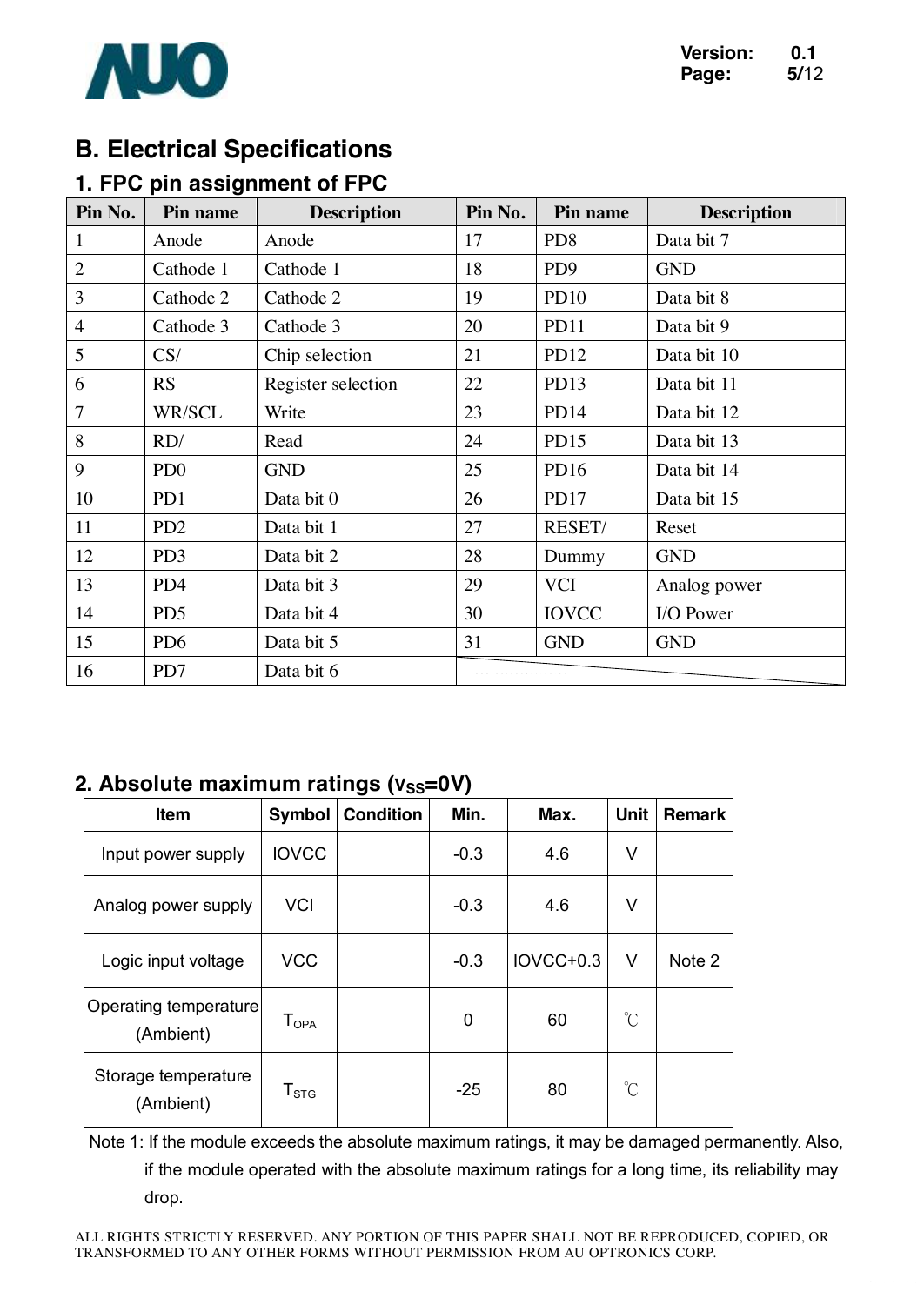

#### **3. Electrical Characteristics**

#### 3.1 Typical operating conditions

| Item                           |         | <b>Symbol</b>              | <b>Condition</b>                | Min.      | Typ. | Max.         | <b>Unit</b> | <b>Remark</b> |
|--------------------------------|---------|----------------------------|---------------------------------|-----------|------|--------------|-------------|---------------|
| <b>IOVCC</b> (Interface Power) |         | <b>IOVCC</b>               |                                 | 1.8       | -    | 3.3          | V           | Note 1        |
| VCI (DC/DC)                    |         | VCI                        |                                 | 2.8       |      | 3.3          | V           |               |
| Input Signal                   | H Level | $\mathsf{V}_{\mathsf{IH}}$ | $IOVCC = 1.8~3.7V   0.8^*IOVCC$ |           | ۰    | <b>IOVCC</b> | V           | Note 2        |
| Voltage                        | . Level | $V_{IL}$                   | $IOVCC = 1.8~3.7V$              | $-0.3$    | -    | 0.2*IOVCC    | V           |               |
| Output signal                  | H Level | $\mathsf{V}_{\mathsf{OH}}$ |                                 | 0.8*IOVCC |      |              | V           | Note 3        |
| voltage                        | Level   | $\mathsf{V}_{\mathsf{OL}}$ | $IOVCC = 1.8~3.3V$              |           |      | 0.2*IOVCC    | V           |               |

Note 1: The operations are guaranteed under the recommended operating conditions only. These operations are not guaranteed if a quick voltage change occurs during operation. To prevent noise, a bypass capacitor must be inserted into the line close to power pin.

Note 2:  $\overline{CS}$ ,  $\overline{RS}$ , DN (N=0 ~15),  $\overline{WR}$ ,  $\overline{RD}$ ,  $\overline{RESET}$ ,

Note 3: DN (N=0 ~15)

3.2 Power consumption (Note 1)

| <b>Mode</b>        | <b>Symbol</b>  | <b>Condition</b>    | Min. | Typ. | Max. | Unit | <b>Remark</b> |
|--------------------|----------------|---------------------|------|------|------|------|---------------|
| Stand-by           | $P_{\rm S}$    | $V_{\rm CC} = 2.8V$ | -    |      | 0.01 | mW   | Note 2        |
| Still (65k colors) | P <sub>g</sub> |                     | -    | -    |      | mW   | Note 3        |

Note 1: No backlight is driven

Note 2: Display off, black pattern

Note 3: Full screen with 65K colors (Line inversion)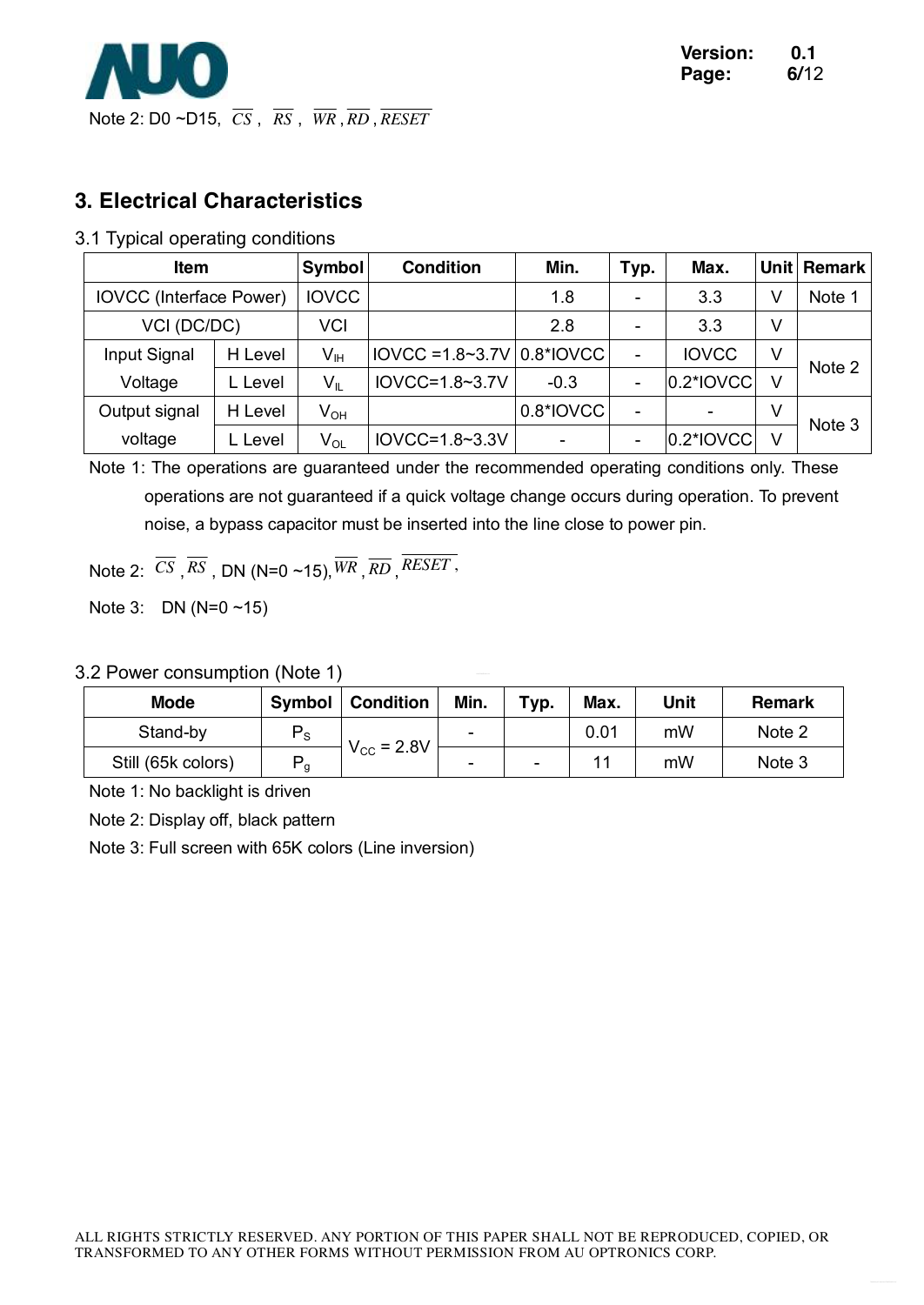

### **4. AC Characteristics (CPU i80 system)**

Normal Write Mode (HWM/LHWM=0) (Vcc=RVcc=2.40~3.60V, IOVCC=1.65~3.6V)

| <b>Item</b>                 |                     | Symbol        | <b>Unit</b> | <b>Timing diagram</b> | Min         | Typ. | <b>Max</b> |
|-----------------------------|---------------------|---------------|-------------|-----------------------|-------------|------|------------|
|                             | Write               | <b>Tcycw</b>  | ns          | Figure1               | 120         | ۰    |            |
| <b>Bus Cycle time</b>       | Read                | Tcycr         | ns          | Figure1               | 400         | -    | -          |
| Write low level pulse width | Write               | <b>PWIw</b>   | ns          | Figure1               | 40          | ۰    |            |
| Read low level pulse width  | Read                | <b>PWIr</b>   | ns          | Figure1               | 200         | -    |            |
| Write low level pulse width | Write               | PWhw          | ns          | Figure1               | 50          |      |            |
| Read low level pulse width  | Read                | PWhr          | ns          | Figure1               | 200         | -    |            |
| Write/Read rise/fall time   |                     | Twrr,<br>twrf | ns          | Figure1               | ۰           | -    | 25         |
|                             | Write (RS~CS*, WR*) |               | ns          | Figure1               | $\mathbf 0$ | ۰    |            |
| Setup time                  | Read (RS~CS*, RD*)  | Tas           | ns          | Figure1               | 10          | ٠    |            |
| Address hold time           |                     | Tah           | ns          | Figure1               | 2           | -    |            |
| Write data setup time       |                     | Tdsw          | ns          | Figure1               | 25          | ٠    |            |
| Write data hold time        |                     | Th            | ns          | Figure1               | 5           | ٠    |            |
| Read data delay time        |                     | Tddr          | ns          | Figure1               | -           | -    | 100        |
| Read data hold time         |                     | Tdhr          | ns          | Figure1               | 5           |      |            |

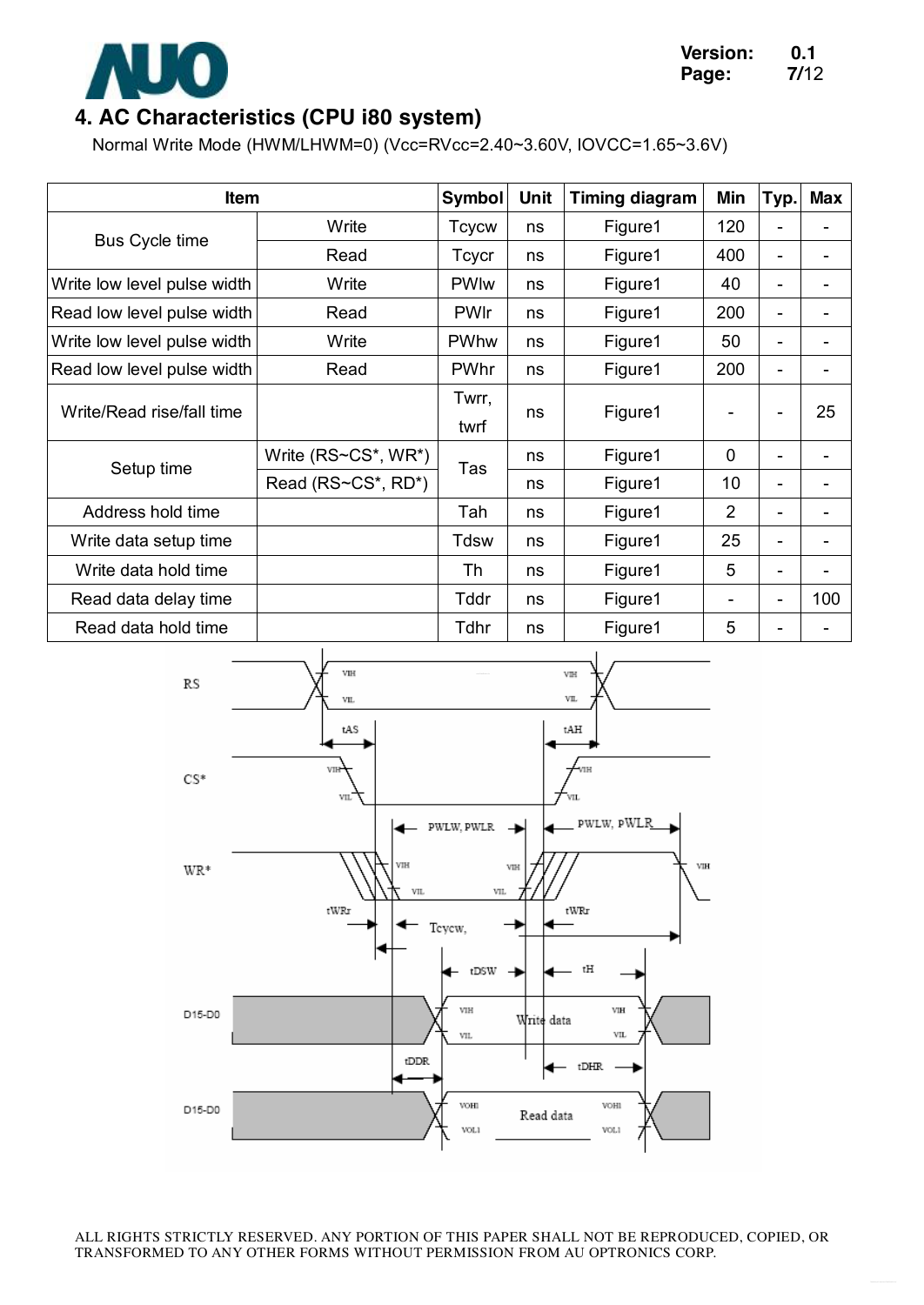

# **C. Optical Specification**

| Item                      |               | <b>Symbol</b> | <b>Condition</b>             | Min.           | Typ. | Max. | <b>Unit</b> | <b>Remark</b>     |
|---------------------------|---------------|---------------|------------------------------|----------------|------|------|-------------|-------------------|
| Response                  | <b>Rise</b>   | Tr            | $\theta = 0^{\circ}$         | $\blacksquare$ | 15   |      | ms          | Note 4            |
| time                      | Fall          | <b>Tf</b>     |                              | -              | 20   |      | ms          |                   |
| <b>Central Brightness</b> |               |               | $\theta = 0^{\circ}$         | 200            | 300  |      | nit         |                   |
| <b>Contrast Ratio</b>     |               | <b>CR</b>     | At optimize<br>viewing angle | 200            | 300  |      | ۰           | Note 5            |
|                           | Top           |               | $CR \ge 10$                  | 45             | 55   |      | deg.        |                   |
| Viewing                   | <b>Bottom</b> |               |                              | 40             | 50   |      |             |                   |
| Angle                     | Left          |               |                              | 55             | 65   |      |             | Note <sub>6</sub> |
|                           | Right         |               |                              | 55             | 65   |      |             |                   |
|                           |               | Wx            | $\theta = 0^{\circ}$         | 0.27           | 0.32 | 0.37 |             |                   |
| <b>Color Tone</b>         | White         | Wy            |                              | 0.29           | 0.34 | 0.39 |             |                   |

Note 1: Ta =25℃±2℃.

Note 2: To be measured in the dark room.

Note 3: To be measured at the center area of panel with a aperture of 1° by Topcon luminance meter BM-5A , after 10 minutes module operation.

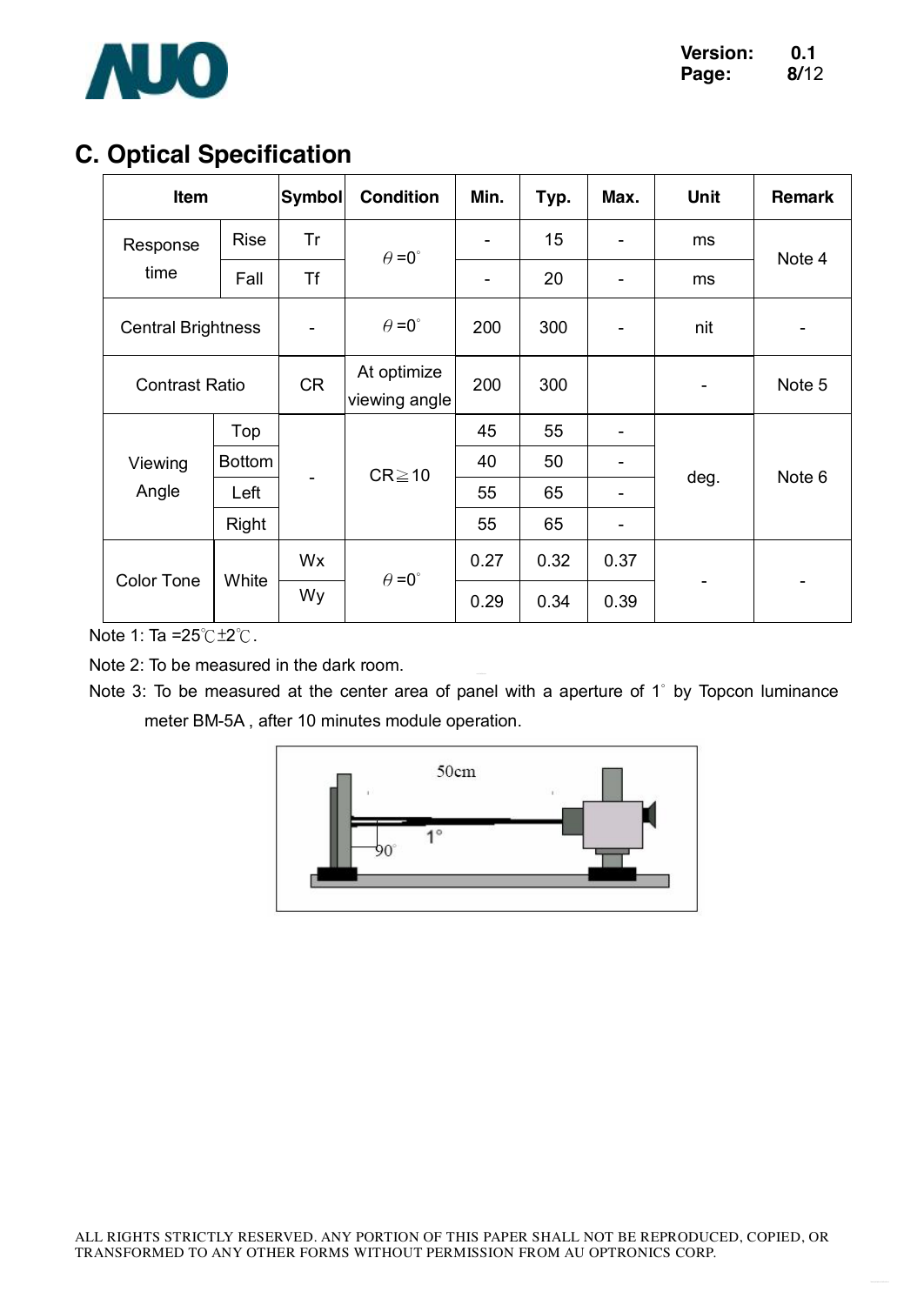

Note 4: Definition of response time:

The output signals of photo detector are measured when the input signals are changed from "black" to "white" (falling time) and from "white" to "black" (rising time), respectively. The response time is defined as the time interval between the 10% and 90% of amplitudes. Refer to figure as below:



Note 5. Definition of contrast ratio:

Contrast ratio is calculated with the following formula.

Contrast ratio (CR)= Photo detector output when LCD is at "White" state Photo detector output when LCD is at "Black" state

Note 6. Definition of viewing angle:

Refer to the figure as below.

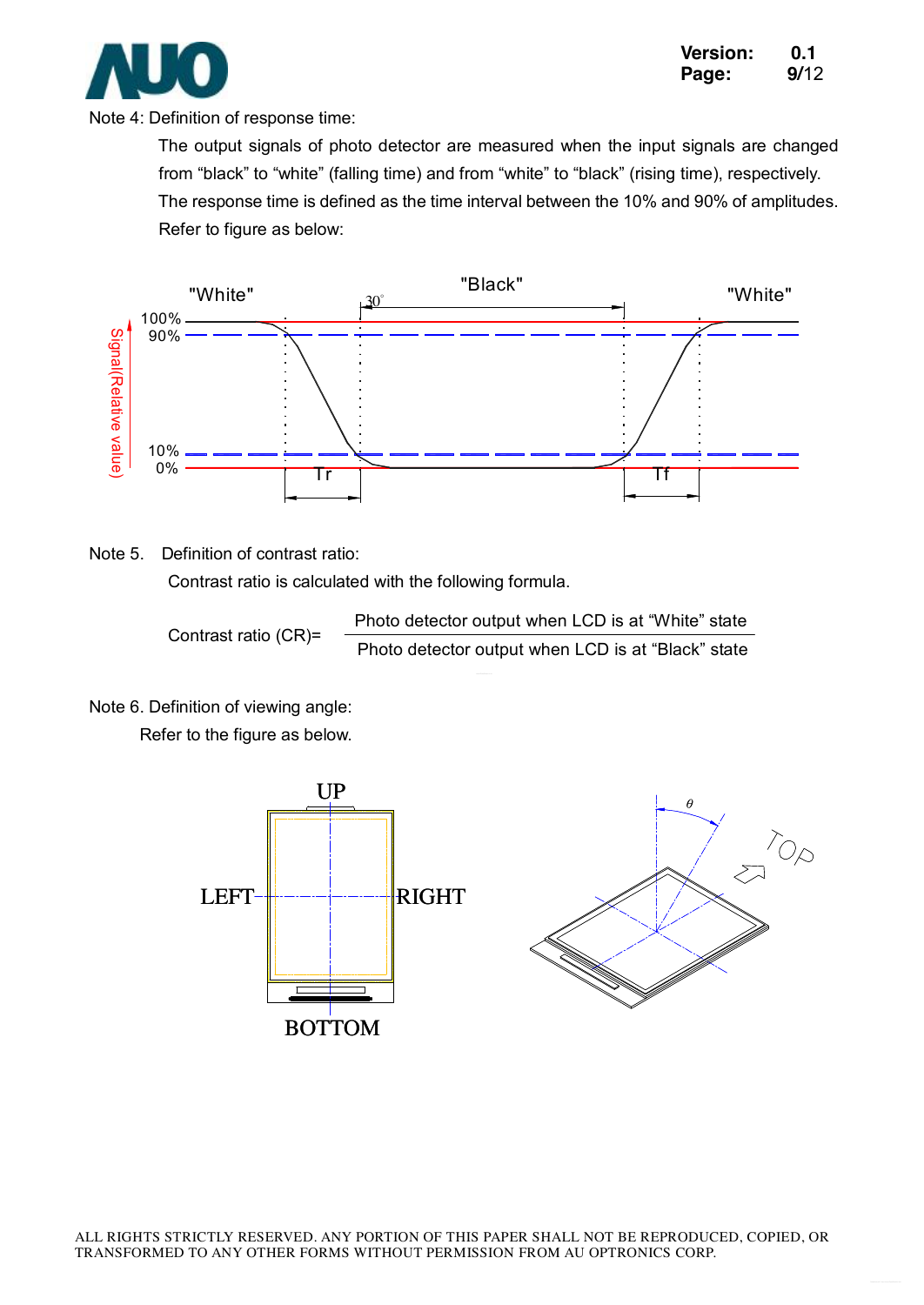

# **D. Reliability Test Items**

| No. | <b>Test items</b>                  | <b>Condition</b>                                           | <b>Remark</b> |           |
|-----|------------------------------------|------------------------------------------------------------|---------------|-----------|
| 1   | High temperature storage           | Ta= $80^{\circ}$ C                                         | 240H          |           |
| 2   | Low temperature storage            | Ta= $-30^{\circ}$ C                                        | 240H          |           |
| 3   | High temperature operation         | Ta=70 $\degree$ C                                          | 240H          |           |
| 4   | Low temperature operation          | Ta= -10 $\degree$ C<br>240H                                |               |           |
| 5   | High temperature and high humidity | Ta= 60℃. 90% RH                                            | 240H          | Operation |
| 6   | Heat shock                         | $-30^{\circ}$ C $-70^{\circ}$ C/10 cycles                  | Non-operation |           |
| 7   | Electrostatic discharge            | $\pm 200V$ , 200pF(0 $\Omega$ ),<br>once for each terminal | Non-operation |           |
| 8   | Drop (with carton)                 | Height: 80cm<br>1 corner, 3 edges, 6 surfaces              |               |           |

Note 1: Ta: Ambient Temperature.

Note 2: After finishing the test, leave the samples under room temperature and normal humidity for 2 hours, and then this module should work normally.

- Note 3: Failure Judgment Criterion:
	- a. Squarely inspect all LCD function before and after reliability test.
	- b. In the standard conditions, there is not display function NG issue occurred. All the cosmetic specification is judged before the reliability stress.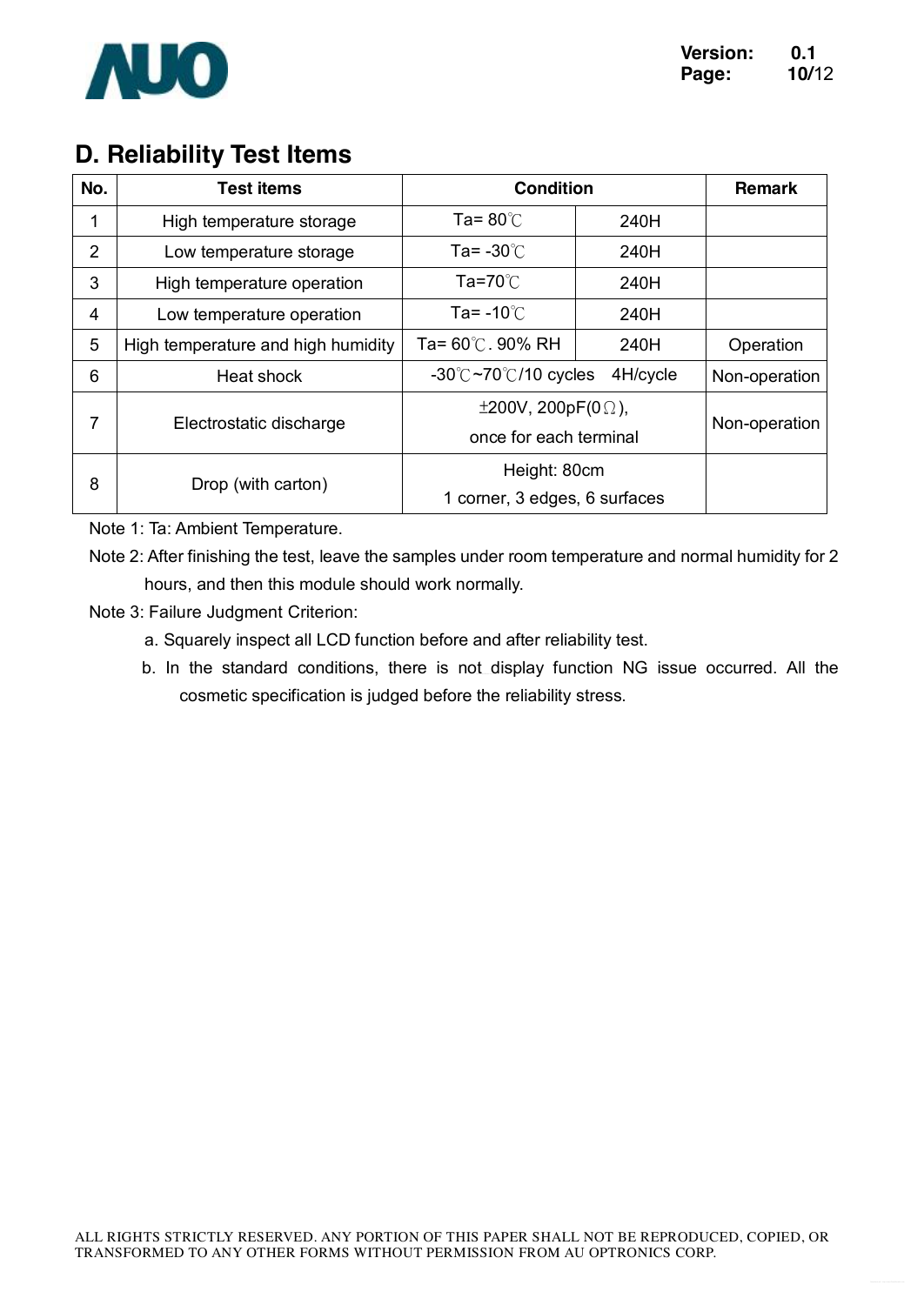

### **E. Packing form**



ALL RIGHTS STRICTLY RESERVED. ANY PORTION OF THIS PAPER SHALL NOT BE REPRODUCED, COPIED, OR TRANSFORMED TO ANY OTHER FORMS WITHOUT PERMISSION FROM AU OPTRONICS CORP.